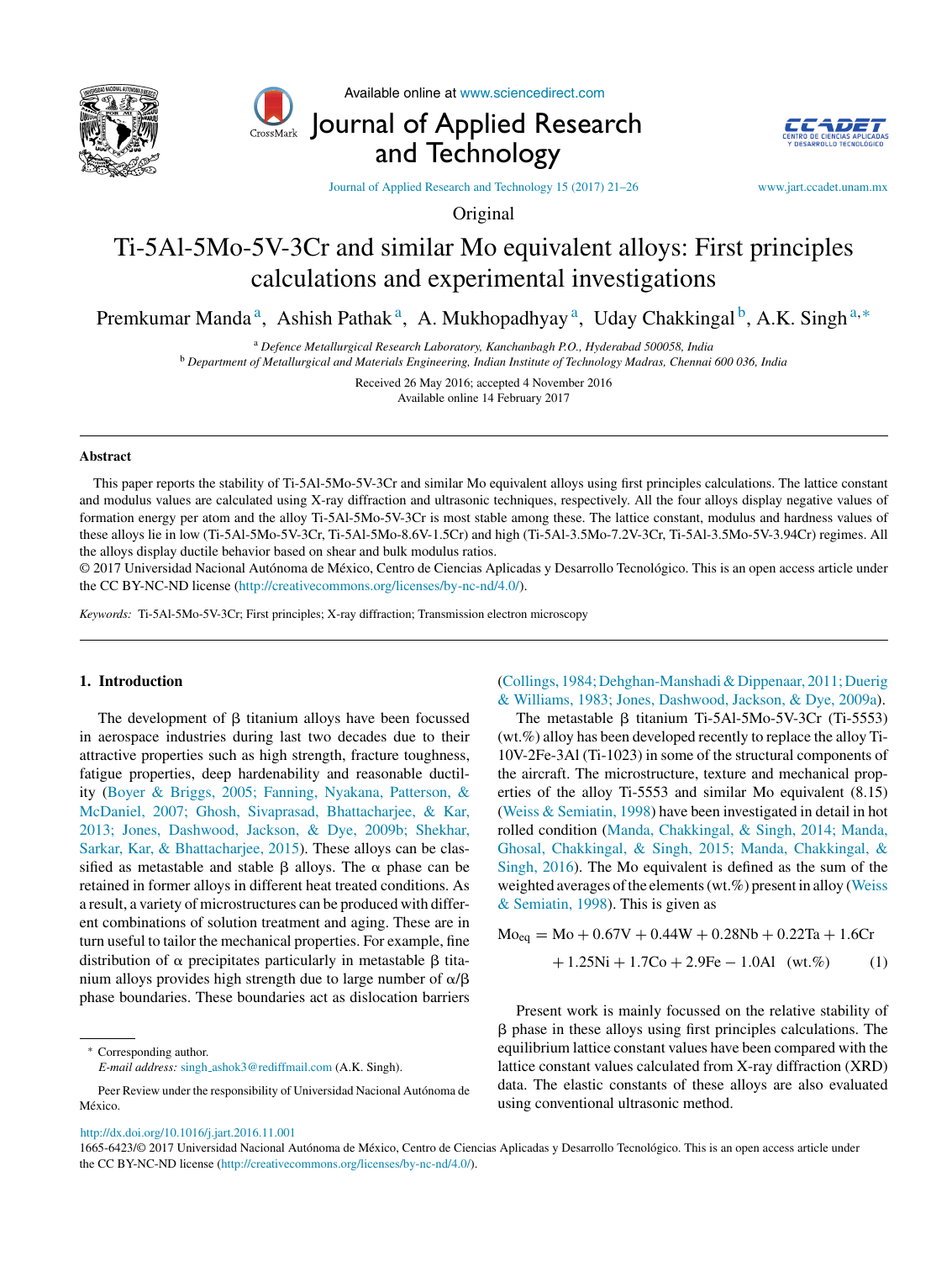| Alloy designation | Nominal composition $(wt, \%)$ |     |     |     | Analyzed composition (wt.%) |      |      | Interstitial elements $(wt, \%)$ |       |      |       |       |
|-------------------|--------------------------------|-----|-----|-----|-----------------------------|------|------|----------------------------------|-------|------|-------|-------|
|                   | AI                             | Mo  |     | Cr. | Al                          | Mo   | V    | Сr                               |       |      | N     | Н     |
| A <sub>1</sub>    | 5.0                            | 5.0 | 5.0 | 3.0 | 5.17                        | 4.96 | 4.85 | 2.98                             | 0.021 | 0.10 | 0.007 | 0.016 |
| A <sub>2</sub>    | 5.0                            | 3.5 | 7.2 | 3.0 | 5.10                        | 3.30 | 7.30 | 3.20                             | 0.075 | 0.04 | 0.017 | 0.012 |
| A <sub>3</sub>    | 5.0                            | 5.0 | 8.6 | 1.5 | 5.25                        | 4.52 | 8.75 | 1.50                             | 0.025 | 0.12 | 0.005 | 0.005 |
| A <sub>4</sub>    | 5.0                            | 3.5 | 5.0 | 3.9 | 5.41                        | 3.18 | 5.25 | 4.16                             | 0.035 | 0.13 | 0.005 | 0.005 |

Table 1 Chemical composition of the experimental alloys.

## **2. Experimental details**

The details of the melting procedure of four experimental alloys with nominal compositions Ti-5Al-5Mo-5V-3Cr, Ti-5Al-3.5Mo-7.2V-3Cr, Ti-5Al-5Mo-8.6V-1.5Cr and Ti-5Al-3.5Mo-5V-3.94Cr designated as A1, A2, A3 and A4, respectively are given elsewhere [\(Manda](#page-4-0) et [al.,](#page-4-0) [2015\).](#page-4-0) The chemical composition of alloy A1 is same as the Ti-5553, while the other three alloys (A2, A3 and A4) were selected by keeping Mo equivalent constant (8.15) with different combinations of Mo, V and Cr. The analyzed chemical compositions of all four alloys are given in Table 1. The as-cast alloys were solution treated in  $\beta$  phase field and subsequently water quenched ( $\beta$ WQ). The densities of all the alloys have been measured using Archimedes principle. The  $\beta$  WQ samples for microscopy were prepared following standard metallographic techniques used for titanium and its alloys and etched with modified Kroll's reagent [94 ml  $H_2O$ , 4 ml  $HNO_3$  and 2 ml HF]. The microstructures of  $\beta$  WQ samples were examined using optical and scanning electron microscopes (OM and SEM). The corresponding XRD patterns were recorded using a Philips PW3020 diffractometer equipped with a graphite monochrometer operated at 40 kV and 25 mA. Transmission electron microscopy (TEM) samples were prepared using standard techniques and TEM was performed using a FEI TECNAI  $G^2$  microscope. The elastic constants were measured by using ultrasonic longitudinal and transverse wave velocities. Ultrasonic velocities weremeasured using a 200 MHz pulser receiver (Olympus NDT Panametrics PR 5900) with a 10 MHz transducer for longitudinal and 5 MHz transducer for the transverse wave velocities. The signal was digitized at 1 Gs/s rate using an analog to digital converter card. Five measurements were made for each sample and average values are reported. Vicker's hardness number (VHN) values were measured using the AFFRI hardness tester (model: VRSD 270).

#### **3. Computational details**

In present study, the ABINIT software having first principles norm conserving pseudo potential method in the frame work of the density functional theory (DFT) has been utilized ([Gonze](#page-4-0) et [al.,](#page-4-0) [2002,](#page-4-0) [2009;](#page-4-0) [Hohenberg](#page-4-0) [&](#page-4-0) [Kohn,](#page-4-0) [1964;](#page-4-0) [Kohn](#page-4-0) [&](#page-4-0) [Sham,](#page-4-0) [1965\).](#page-4-0) Exchange-correlation effects have been treated within generalized gradient approximation (GGA) using Perdew–Burke–Ernzerhof formulation [\(Perdew,](#page-5-0) [Burke,](#page-5-0) [&](#page-5-0) [Ernzerhof,](#page-5-0) [1996\).](#page-5-0) For all the alloys, convergence with respect to the plane wave cut-off energy has been verified and accordingly plane wave cut-off energy of 40Ry has been used. Subsequently,

conversions of wave functions between real and reciprocal lattices have been carried out using fast Fourier transform algorithm [\(Goedecker,](#page-4-0) [1997\).](#page-4-0) Accordingly, conjugate gradient algorithm [\(Gonze,](#page-4-0) [1996;](#page-4-0) [Payne,](#page-4-0) [Teter,](#page-4-0) [Allan,](#page-4-0) [Arias,](#page-4-0) [&](#page-4-0) [Joannopoulos,](#page-4-0) [1992\)](#page-4-0) has been employed within the frame work of selfconsistency. The integration over the Brillouin zone (BZ) has been done with the Monkhorst–Pack scheme [\(Monkhorst](#page-5-0) [&](#page-5-0) [Pack,](#page-5-0) [1976\).](#page-5-0) The convergence with respect to k-points has been checked for all the alloys and the optimum value used for the present calculations is  $6 \times 6 \times 6$ . The periodic boundary conditions (PBCs) have been considered along  $(100)$ ,  $(010)$  and  $(001)$  crystallographic directions. The structural optimizations of all the three phases for obtaining the minimum energies have been performed by relaxing the lattice constants. Convergence in present calculation has been obtained when the differences between energies and forces in two consecutive steps are less than  $1.36 \times 10^{-4}$  meV and  $0.36$  eV/Å, respectively.

The number of atoms considered for  $\beta$  phase of the alloy Ti-5553 (A1) in present calculation is 128. Both the formation energy per atom and the lattice constants have been computed and given in [Table](#page-2-0) 2. The formation energy per atom has been defined as

$$
E_{\text{for}} = \frac{1}{(u + v + x + y + z)}
$$
  
×  $(E_{\text{Ti-5553}} - u E_{\text{Ti}}^{\text{g}} - v E_{\text{Al}}^{\text{g}} - x E_{\text{Mo}}^{\text{g}} - y E_{\text{V}}^{\text{g}} - z E_{\text{Cr}}^{\text{g}})$  (2)

where  $E_{\text{Ti-5553}}$  is the total system energy of Ti-5553 alloy having *u* Ti, *v* Al, *x* Mo, *y* V and *z* Cr atoms,  $E_{\text{Ti}}^{\text{g}}$ ,  $E_{\text{AI}}^{\text{g}}$ ,  $E_{\text{Mo}}^{\text{g}}$ ,  $E_{\text{V}}^{\text{g}}$  and  $E_{\text{Cr}}^{\text{g}}$ are the total energy per atom in their ground states for Ti, Al, Mo, V and Cr atoms, respectively and  $(u + v + x + y + z)$  denotes the total number of atoms considered in the unit cell. Eq. (2) is written for the alloy A1 and can be suitably modified for other three alloys (A2, A3 and A4) depending upon their chemical compositions.

### **4. Results and discussion**

The densities of all the four alloys measured by Archimedes principle are given in [Table](#page-2-0) 2. These are highest and lowest for the alloys A3 and A4, respectively. The highest value of the density for alloy A3 can be attributed to presence of 5 wt.% Mo and 8.6 wt.% Cr. It is to be noted that the densities of Mo and Cr are 10.2 and 7.2 g/cc, respectively. The lowest value of density of the alloy A4 on the other hand can be attributed to low wt.% of Mo (3.5) along with Cr (3.94).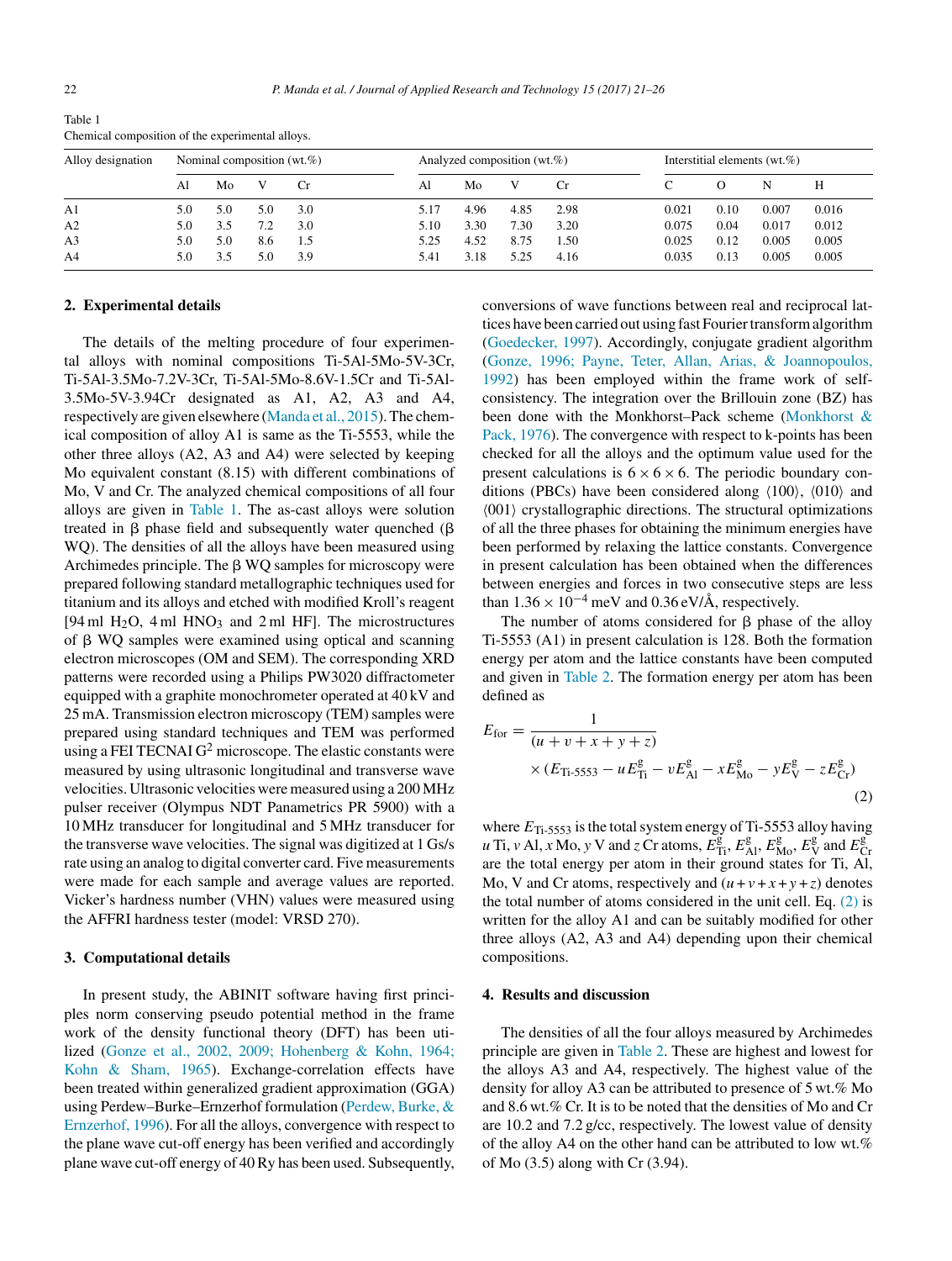<span id="page-2-0"></span>

| Alloy decignation | Dopoity $(\alpha/\alpha)$ | Lottigo gonotonto $(\lambda)$                                                                          |  |
|-------------------|---------------------------|--------------------------------------------------------------------------------------------------------|--|
|                   |                           | Equilibrium lattice constants and formation energy per atom for all the four alloys A1, A2, A3 and A4. |  |
| Table 2           |                           |                                                                                                        |  |

| Alloy designation | Density $(g/cc)$ | Lattice constants $(\dot{A})$ |                              | Formation energy per atom (eV) |  |
|-------------------|------------------|-------------------------------|------------------------------|--------------------------------|--|
|                   |                  | Experimental                  | First principles calculation |                                |  |
| A1                | 4.635            | 3.2357                        | 3.1949                       | $-0.0018$                      |  |
| A2                | 4.645            | 3.2493                        | 3.1973                       | $-0.0016$                      |  |
| A <sub>3</sub>    | 4.659            | 3.2366                        | 3.1966                       | $-0.0017$                      |  |
| A <sub>4</sub>    | 4.587            | 3.2445                        | 3.1967                       | $-0.0015$                      |  |



Fig. 1. Optical microstructures of  $\beta$  WQ specimens: (a) A1, (b) A2, (c) A3 and (d) A4.

The optical microstructures of all the four alloys in  $\beta WQ$  condition are shown in  $Figure 1$ . This clearly exhibits the presence of single phase. This has been confirmed by back scattered electron (BSE) image of these alloys. A representative BSE microstructure of the alloy A1 along with the selected area electron diffraction (SAED) obtained by TEM is given in Figure 2. The SAED patterns of all four alloys exhibit the presence of single

 $\beta$  phase. The XRD patterns ([Fig.](#page-3-0) 3) of these alloys also confirm the presence of single  $\beta$  phase in  $\beta WQ$  condition. The crystallographic details of the  $\beta$  phase are given in [Table](#page-3-0) 3. The lattice constant 'a' of these alloys has been calculated from corresponding XRD patterns using Celn method and given in Table 2.

The lattice constant '**a**' values of all the alloys are smaller than the distinctive  $\beta$  titanium (3.283 Å, from JCPDS: 89-4913)



Fig. 2.  $\beta$  WQ specimen of the alloy A1: (a) BSE-SEM and (b) SAED pattern showing [110] $\beta$  zone axis.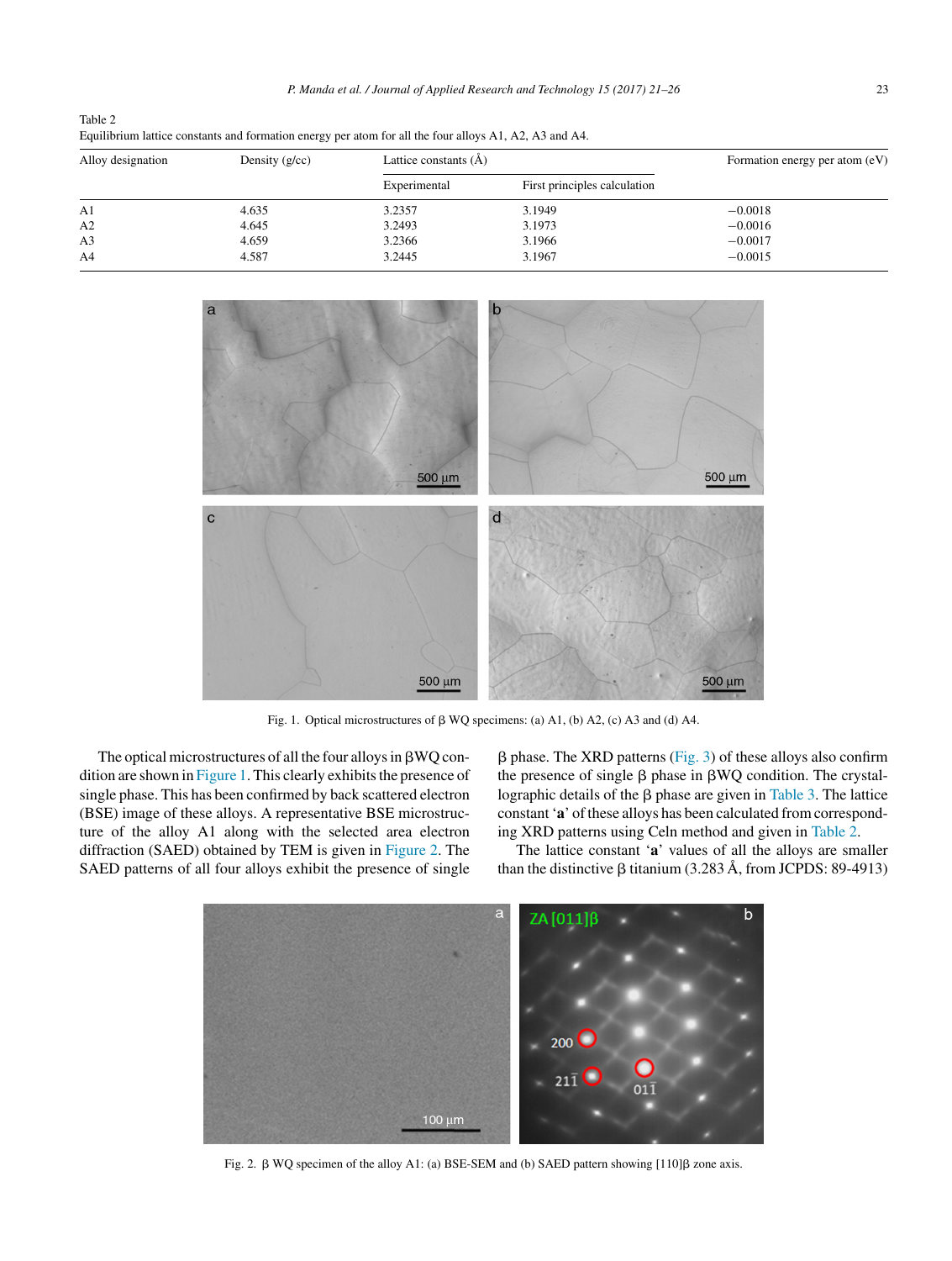<span id="page-3-0"></span>

Fig. 3. XRD patterns of  $\beta$  WQ specimens: (a) A1, (b) A2, (c) A3 and (d) A4 in β WQ condition.

[\(Levinger,](#page-4-0) [1953\).](#page-4-0) The lattice constant values of alloys A1 and A2 are comparatively lower than those of the A2 and A4. This can be ascribed to the presence of alloying elements of these alloys having smaller atomic radii compared to pure titanium  $(1.47 \text{ Å})$ . The atomic radii of the other alloying elements are Al (1.43 Å), Mo (1.39 Å), V (1.34 Å) and Cr (1.28 Å) ([Takeuchi](#page-5-0) [&](#page-5-0) [Inoue,](#page-5-0) [2005\).](#page-5-0) The wt.% of alloying elements and corresponding sizes of the atoms also explain the variation in lattice constant values.

The SAED patterns of all the four alloys show streaks. A representative SAED pattern of the alloy A1 is shown in [Figure](#page-2-0) 2b. These points toward the instability of microstructures in  $\beta WQ$ condition due to presence of a very fine distribution of athermal  $\omega$  phase. It is to be noted that this phase cannot be detected by XRD and SEM due to small volume fraction and very small size (2–5 nm). This is quite common in  $\beta WQ$  metastable  $\beta$  titanium alloys and fine precipitation of  $\omega$  phase occurs irrespective of the cooling rate from the corresponding  $\beta$  phase field ([Nag,](#page-5-0) [2008\).](#page-5-0)

The formation energy per atom values of all the alloys obtained by first principles calculation and corresponding lat-tice constants are given in [Table](#page-2-0) 2. These values lie in the similar range to those reported for  $\beta$  titanium alloys [\(Dai,](#page-4-0) [Wu,](#page-4-0) [Song,](#page-4-0) [&](#page-4-0) [Yang,](#page-4-0) [2012\).](#page-4-0) All the alloys display low negative values of formation energy per atom and the increasing order is A1, A3, A2 and A4. This clearly indicates that all the alloys are energetically stable and the alloy A1 is most stable among all the alloys. The order of formation energy per atom values observed in present study is not surprising since alloys A1 and A3 contain maximum

Table 3

| Crystallographic data for present experimental alloys. |
|--------------------------------------------------------|
|                                                        |

| Disordered: cubic                                |                                                                      |                   |          |          |
|--------------------------------------------------|----------------------------------------------------------------------|-------------------|----------|----------|
| $Im\bar{3}$ m or $O_k^9$ ; 2 atoms per unit cell |                                                                      |                   |          |          |
| cI2                                              |                                                                      |                   |          |          |
| Atomic positions:                                |                                                                      |                   |          |          |
| Atoms                                            | Wyckoff notation                                                     | Symmetry $x \, y$ |          | Z.       |
| $Ti/AI/Mo/V/Cr$ 2(a)                             |                                                                      | $m\overline{3}m$  | $\Omega$ | $\Omega$ |
|                                                  | The sum of the addition of probabilities of the Ti $(P_{Ti})$ ,      |                   |          |          |
|                                                  | Al $(P_{Al})$ , Mo $(P_{Mo})$ , V $(P_V)$ and Cr $(P_{Cr})$ atoms on |                   |          |          |
| $2(a)$ sites is 1.                               |                                                                      |                   |          |          |
|                                                  |                                                                      |                   |          |          |

Mo content. It is important to mention here that the Mo is the strong  $\beta$  stabilizer among all the  $\beta$  stabilizing elements.

The equilibrium lattice constant values of all the four alloys are obtained from formation energy per atom vs **a** curves [\(Table](#page-2-0) 2). These values are lower than those obtained by XRD patterns of the  $\beta WQ$  samples. This can be attributed to the state of  $\beta$ WQ samples which have been water quenched from 900  $\degree$ C to room temperature. Therefore, these values represent the lattice parameter values at 900 ◦C while equilibrium lattice constant values obtained by first principles calculations at  $0 K (-273 °C)$ .

These alloys contain five elements which require very large unit cell to compute modulus values. This also needs a large computation time. Consequently, the modulus and Poisson's ratio values of these alloys were computed using ultrasonic longitudinal and transverse wave velocities using the following equations.

$$
E = \frac{3\rho V_T^2 \{V_L^2 - (4/3 + V_T^2)\}}{V_L^2 - V_T^2}
$$
\n(3)

$$
v = \frac{V_L^2 - 2V_T^2}{2(V_L^2 - V_T^2)}
$$
\n(4)

where  $E$ ,  $\rho$ ,  $V_T$ ,  $V_L$  and  $\nu$  are Young's modulus, density, transverse ultrasonic wave velocity, longitudinal ultrasonic wave velocity and Poisson's ratio, respectively. Eqs. (3) and (4) have been used to calculate Young's modulus and Poisson's ratio and given in[Table](#page-4-0) 4.The values of Poisson'sratio obtained in present study are close to other metastable  $\beta$  titanium alloys ([Gerday,](#page-4-0) [2009\).](#page-4-0)

It appears that the modulus values lie in two regimes, i.e. lower (A1, A3) and higher (A2, A4). The Poisson's ratios on the other hand display opposite trend to those of modulus values. The ratio of shear and bulk modulus values can be utilized to predict the brittle and ductile behavior of materials [\(Pugh,](#page-5-0) [1954\).](#page-5-0) The ratio  $G/B$  (shear/bulk modulus) > 0.57 is associated with brittle otherwise related with ductile behavior. The *G*/*B* ratios of the present alloys are less than 0.57 and indicate that these alloys are ductile. Premkumar et al. have recently investigated the mechanical behavior of these alloys in hot rolled condition and observed that these alloys display reasonable ductility [\(Manda](#page-5-0) et [al.,](#page-5-0) [2016\).](#page-5-0) These results are in good agreement with the calculated *G*/*B* ratios in the present study. On the other hand, the values of Poisson's ratios obtained in present study are less than 0.33 which reflect that these alloys are brittle [\(Frantsevich,](#page-4-0) [Voronov,](#page-4-0) [Bokuta,](#page-4-0) [&](#page-4-0) [Frantsevich,](#page-4-0) [1983\).](#page-4-0) The values of Poisson's ratio of these alloys lie in the range of metallic materials. Therefore, the nature of bonding force between atoms is metallic. The opposite trend obtained by *G*/*B* and Poisson's ratios can therefore be attributed to metastable condition of the alloys.

The VHN values surprisingly also follows similar trend to those of modulus values and lies in lower and higher regimes. The hardness values of alloys A2 and A4 (measured at 10 kg load) are higher than those of A1 and A3. It is to be noted that the lattice constants of these alloys also lies in two regimes i.e. lower (A1, A3) and higher (A2, A4 regimes). The high hardness of alloy A2 can be attributed to solid solution effect of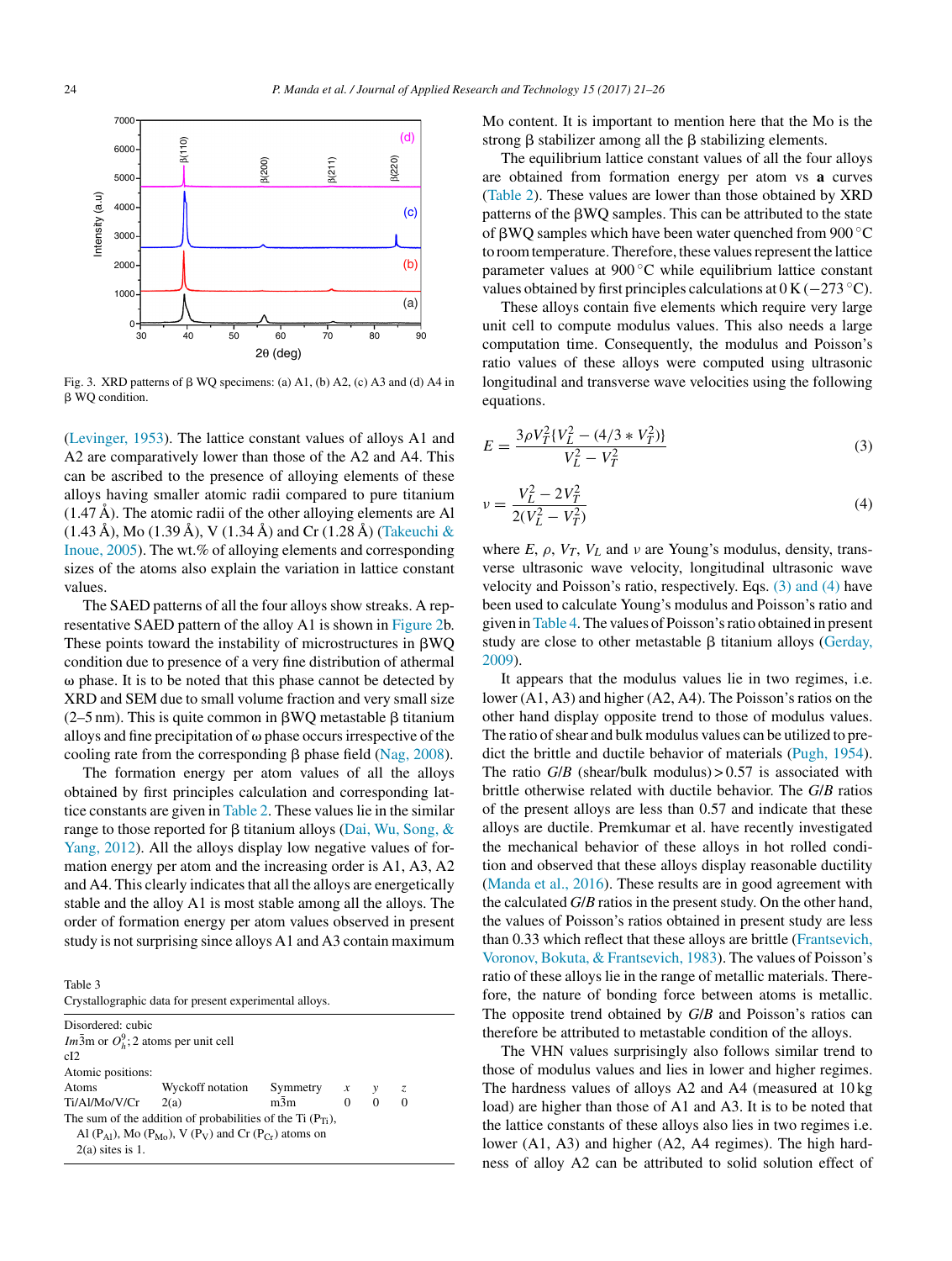| Alloy designation | E(GPa)      |       | $B$ (GPa) | G(GPa) | G/B   | Vickers hardness number (VHN) at 10 kg load |
|-------------------|-------------|-------|-----------|--------|-------|---------------------------------------------|
| A1                | $110 \pm 5$ | 0.285 | 85        | 43     | 0.506 | $298 \pm 2.5$                               |
| A2                | $126 \pm 5$ | 0.270 | 91        | 50     | 0.516 | $317 \pm 2.0$                               |
| A <sub>3</sub>    | $115 \pm 5$ | 0.280 | 87        | 45     | 0.517 | $293 \pm 4.0$                               |
| A <sub>4</sub>    | $125 \pm 5$ | 0.275 | 93        | 49     | 0.516 | $304 \pm 2.5$                               |

Young's modulus (*E*), Poisson's ratio, bulk modulus (*B*), shear modulus (*G*), *G*/*B* and Vickers hardness number (VHN) at 10 kg load for all the four alloys A1, A2, A3 and A4.

alloying elements (Mo, V and Cr) on the single  $\beta$  phase. The solid solution effect is more predominant in A2 exhibiting both higher lattice constants and the higher VHN values. The variation in bulk modulus values of the present alloys is small due to small variation in lattice constants. In addition, the measurement of bulk modulus has been carried out in  $\beta$  WQ condition which is in metastable condition. Therefore, a correlation among lattice constants, hardness and bulk modulus values is rather inappropriate. However, it appears that the presence of solute atoms has same effect on modulus, VHN and lattice constant values.

### **5. Conclusions**

<span id="page-4-0"></span>Table 4

- 1. All the four alloys (Ti-5Al-5Mo-5V-3Cr, Ti-5Al-3.5Mo-7.2V-3Cr, Ti-5Al-5Mo-8.6V-1.5Cr and Ti-5Al-3.5Mo-5V-3.94Cr) display negative values of formation energy per atom and the alloy Ti-5Al-5Mo-5V-3Cr is most stable among these.
- 2. The lattice constant, modulus and hardness values of these alloys lie in lower (Ti-5Al-5Mo-5V-3Cr, Ti-5Al-5Mo-8.6V-1.5Cr) and higher (Ti-5Al-3.5Mo-7.2V-3Cr, Ti-5Al-3.5Mo-5V-3.94Cr) regimes.
- 3. All the alloys display ductile behavior based on shear and bulk modulus ratios.

#### **Conflict of interest**

The authors have no conflicts of interest to declare.

### **Acknowledgements**

The authors wish to acknowledge Defence Research and Development Organization for financial support. We are grateful to Dr. Samir V. Kamat, Director, Defence Metallurgical Research Laboratory for his kind encouragement. Director ANURAG, Hyderabad and Shri A. Mondal are gratefully acknowledged for the provision of computational facilities and Dr. R. Sankarasubramanian for his kind support. Authors also thank Electron Microscopy, Titanium Alloy Groups of DMRL.

#### **References**

Boyer, R. R., & Briggs, R. D. (2005). [The](http://refhub.elsevier.com/S1665-6423(17)30002-0/sbref0005) [use](http://refhub.elsevier.com/S1665-6423(17)30002-0/sbref0005) [of](http://refhub.elsevier.com/S1665-6423(17)30002-0/sbref0005)  $\beta$  [titanium](http://refhub.elsevier.com/S1665-6423(17)30002-0/sbref0005) [alloys](http://refhub.elsevier.com/S1665-6423(17)30002-0/sbref0005) [in](http://refhub.elsevier.com/S1665-6423(17)30002-0/sbref0005) [the](http://refhub.elsevier.com/S1665-6423(17)30002-0/sbref0005) [aerospace](http://refhub.elsevier.com/S1665-6423(17)30002-0/sbref0005) [industry](http://refhub.elsevier.com/S1665-6423(17)30002-0/sbref0005). *[Journal](http://refhub.elsevier.com/S1665-6423(17)30002-0/sbref0005) [of](http://refhub.elsevier.com/S1665-6423(17)30002-0/sbref0005) [Materials](http://refhub.elsevier.com/S1665-6423(17)30002-0/sbref0005) [Engineering](http://refhub.elsevier.com/S1665-6423(17)30002-0/sbref0005) [and](http://refhub.elsevier.com/S1665-6423(17)30002-0/sbref0005) [Performance](http://refhub.elsevier.com/S1665-6423(17)30002-0/sbref0005)*[,](http://refhub.elsevier.com/S1665-6423(17)30002-0/sbref0005) *[14](http://refhub.elsevier.com/S1665-6423(17)30002-0/sbref0005)*[\(6\),](http://refhub.elsevier.com/S1665-6423(17)30002-0/sbref0005) [681](http://refhub.elsevier.com/S1665-6423(17)30002-0/sbref0005)–[685.](http://refhub.elsevier.com/S1665-6423(17)30002-0/sbref0005)

- Collings, E. W. (1984). *[Physical](http://refhub.elsevier.com/S1665-6423(17)30002-0/sbref0010) [metallurgy](http://refhub.elsevier.com/S1665-6423(17)30002-0/sbref0010) [of](http://refhub.elsevier.com/S1665-6423(17)30002-0/sbref0010) [titanium](http://refhub.elsevier.com/S1665-6423(17)30002-0/sbref0010) [alloys](http://refhub.elsevier.com/S1665-6423(17)30002-0/sbref0010)*. [pp.](http://refhub.elsevier.com/S1665-6423(17)30002-0/sbref0010) [261.](http://refhub.elsevier.com/S1665-6423(17)30002-0/sbref0010) [OH,](http://refhub.elsevier.com/S1665-6423(17)30002-0/sbref0010) [USA:](http://refhub.elsevier.com/S1665-6423(17)30002-0/sbref0010) [American](http://refhub.elsevier.com/S1665-6423(17)30002-0/sbref0010) [Society](http://refhub.elsevier.com/S1665-6423(17)30002-0/sbref0010) [of](http://refhub.elsevier.com/S1665-6423(17)30002-0/sbref0010) [Metals.](http://refhub.elsevier.com/S1665-6423(17)30002-0/sbref0010)
- Dai, J. H., Wu, X., Song, Y., & Yang, R. (2012). [Electronic](http://refhub.elsevier.com/S1665-6423(17)30002-0/sbref0020) [structure](http://refhub.elsevier.com/S1665-6423(17)30002-0/sbref0020) [mechanism](http://refhub.elsevier.com/S1665-6423(17)30002-0/sbref0020) [of](http://refhub.elsevier.com/S1665-6423(17)30002-0/sbref0020) [martensitic](http://refhub.elsevier.com/S1665-6423(17)30002-0/sbref0020) [phase](http://refhub.elsevier.com/S1665-6423(17)30002-0/sbref0020) [transformation](http://refhub.elsevier.com/S1665-6423(17)30002-0/sbref0020) [in](http://refhub.elsevier.com/S1665-6423(17)30002-0/sbref0020) [binary](http://refhub.elsevier.com/S1665-6423(17)30002-0/sbref0020) [titanium](http://refhub.elsevier.com/S1665-6423(17)30002-0/sbref0020) [alloys.](http://refhub.elsevier.com/S1665-6423(17)30002-0/sbref0020) *[Journal](http://refhub.elsevier.com/S1665-6423(17)30002-0/sbref0020) [of](http://refhub.elsevier.com/S1665-6423(17)30002-0/sbref0020) [Applied](http://refhub.elsevier.com/S1665-6423(17)30002-0/sbref0020) [Physics](http://refhub.elsevier.com/S1665-6423(17)30002-0/sbref0020)*[,](http://refhub.elsevier.com/S1665-6423(17)30002-0/sbref0020) *[112](http://refhub.elsevier.com/S1665-6423(17)30002-0/sbref0020)*[\(12\),](http://refhub.elsevier.com/S1665-6423(17)30002-0/sbref0020) [123718-1-9.](http://refhub.elsevier.com/S1665-6423(17)30002-0/sbref0020)
- Dehghan-Manshadi, A., & Dippenaar, R. J. (2011). [Development](http://refhub.elsevier.com/S1665-6423(17)30002-0/sbref0015) [of](http://refhub.elsevier.com/S1665-6423(17)30002-0/sbref0015)  $\alpha$ [-phase](http://refhub.elsevier.com/S1665-6423(17)30002-0/sbref0015) [morphologies](http://refhub.elsevier.com/S1665-6423(17)30002-0/sbref0015) [during](http://refhub.elsevier.com/S1665-6423(17)30002-0/sbref0015) [low](http://refhub.elsevier.com/S1665-6423(17)30002-0/sbref0015) [temperature](http://refhub.elsevier.com/S1665-6423(17)30002-0/sbref0015) [isothermal](http://refhub.elsevier.com/S1665-6423(17)30002-0/sbref0015) [heat](http://refhub.elsevier.com/S1665-6423(17)30002-0/sbref0015) [treatment](http://refhub.elsevier.com/S1665-6423(17)30002-0/sbref0015) [of](http://refhub.elsevier.com/S1665-6423(17)30002-0/sbref0015) [a](http://refhub.elsevier.com/S1665-6423(17)30002-0/sbref0015) [Ti-](http://refhub.elsevier.com/S1665-6423(17)30002-0/sbref0015)[5Al-5Mo-5V-3Cr](http://refhub.elsevier.com/S1665-6423(17)30002-0/sbref0015) [alloy.](http://refhub.elsevier.com/S1665-6423(17)30002-0/sbref0015) *[Materials](http://refhub.elsevier.com/S1665-6423(17)30002-0/sbref0015) [Science](http://refhub.elsevier.com/S1665-6423(17)30002-0/sbref0015) [and](http://refhub.elsevier.com/S1665-6423(17)30002-0/sbref0015) [Engineering:](http://refhub.elsevier.com/S1665-6423(17)30002-0/sbref0015) [A](http://refhub.elsevier.com/S1665-6423(17)30002-0/sbref0015)*[,](http://refhub.elsevier.com/S1665-6423(17)30002-0/sbref0015) *[528](http://refhub.elsevier.com/S1665-6423(17)30002-0/sbref0015)*[\(3\),](http://refhub.elsevier.com/S1665-6423(17)30002-0/sbref0015) [1833–1839.](http://refhub.elsevier.com/S1665-6423(17)30002-0/sbref0015)
- Duerig, T. W., & Williams,J. C. (1983). [Overview,](http://refhub.elsevier.com/S1665-6423(17)30002-0/sbref0025) [microstructure](http://refhub.elsevier.com/S1665-6423(17)30002-0/sbref0025) [and](http://refhub.elsevier.com/S1665-6423(17)30002-0/sbref0025) [properties](http://refhub.elsevier.com/S1665-6423(17)30002-0/sbref0025) [of](http://refhub.elsevier.com/S1665-6423(17)30002-0/sbref0025) [beta](http://refhub.elsevier.com/S1665-6423(17)30002-0/sbref0025) [titanium](http://refhub.elsevier.com/S1665-6423(17)30002-0/sbref0025) [alloys.](http://refhub.elsevier.com/S1665-6423(17)30002-0/sbref0025) [In](http://refhub.elsevier.com/S1665-6423(17)30002-0/sbref0025) [R.](http://refhub.elsevier.com/S1665-6423(17)30002-0/sbref0025) [R.](http://refhub.elsevier.com/S1665-6423(17)30002-0/sbref0025) [Boyer,](http://refhub.elsevier.com/S1665-6423(17)30002-0/sbref0025) [&](http://refhub.elsevier.com/S1665-6423(17)30002-0/sbref0025) [H.](http://refhub.elsevier.com/S1665-6423(17)30002-0/sbref0025) [W.](http://refhub.elsevier.com/S1665-6423(17)30002-0/sbref0025) [Rosenberg](http://refhub.elsevier.com/S1665-6423(17)30002-0/sbref0025) [\(Eds.\),](http://refhub.elsevier.com/S1665-6423(17)30002-0/sbref0025) *[Beta](http://refhub.elsevier.com/S1665-6423(17)30002-0/sbref0025) [titanium](http://refhub.elsevier.com/S1665-6423(17)30002-0/sbref0025) [alloys](http://refhub.elsevier.com/S1665-6423(17)30002-0/sbref0025) [in](http://refhub.elsevier.com/S1665-6423(17)30002-0/sbref0025) [the](http://refhub.elsevier.com/S1665-6423(17)30002-0/sbref0025) [1980's](http://refhub.elsevier.com/S1665-6423(17)30002-0/sbref0025)* [\(Vol.](http://refhub.elsevier.com/S1665-6423(17)30002-0/sbref0025) [1984\)](http://refhub.elsevier.com/S1665-6423(17)30002-0/sbref0025) [\(pp.](http://refhub.elsevier.com/S1665-6423(17)30002-0/sbref0025) [19–68\).](http://refhub.elsevier.com/S1665-6423(17)30002-0/sbref0025) [Warrendale,](http://refhub.elsevier.com/S1665-6423(17)30002-0/sbref0025) [PA:](http://refhub.elsevier.com/S1665-6423(17)30002-0/sbref0025) [TMS](http://refhub.elsevier.com/S1665-6423(17)30002-0/sbref0025) [of](http://refhub.elsevier.com/S1665-6423(17)30002-0/sbref0025) [AIME.](http://refhub.elsevier.com/S1665-6423(17)30002-0/sbref0025)
- Fanning, J. C., Nyakana, S. L., Patterson, K. M., & McDaniel. (2007). [Heat](http://refhub.elsevier.com/S1665-6423(17)30002-0/sbref0030) [treatment,](http://refhub.elsevier.com/S1665-6423(17)30002-0/sbref0030) [microstructure](http://refhub.elsevier.com/S1665-6423(17)30002-0/sbref0030) [and](http://refhub.elsevier.com/S1665-6423(17)30002-0/sbref0030) [properties](http://refhub.elsevier.com/S1665-6423(17)30002-0/sbref0030) [of](http://refhub.elsevier.com/S1665-6423(17)30002-0/sbref0030) [TIMETAL](http://refhub.elsevier.com/S1665-6423(17)30002-0/sbref0030) [555.](http://refhub.elsevier.com/S1665-6423(17)30002-0/sbref0030) [In](http://refhub.elsevier.com/S1665-6423(17)30002-0/sbref0030) [M.](http://refhub.elsevier.com/S1665-6423(17)30002-0/sbref0030) [Niinomi,](http://refhub.elsevier.com/S1665-6423(17)30002-0/sbref0030) [S.](http://refhub.elsevier.com/S1665-6423(17)30002-0/sbref0030) [Akiyama,](http://refhub.elsevier.com/S1665-6423(17)30002-0/sbref0030) [M.](http://refhub.elsevier.com/S1665-6423(17)30002-0/sbref0030) [Hagiwara,](http://refhub.elsevier.com/S1665-6423(17)30002-0/sbref0030) [M.](http://refhub.elsevier.com/S1665-6423(17)30002-0/sbref0030) [Ikeda,](http://refhub.elsevier.com/S1665-6423(17)30002-0/sbref0030) [&](http://refhub.elsevier.com/S1665-6423(17)30002-0/sbref0030) [K.](http://refhub.elsevier.com/S1665-6423(17)30002-0/sbref0030) [Maruyama](http://refhub.elsevier.com/S1665-6423(17)30002-0/sbref0030) [\(Eds.\),](http://refhub.elsevier.com/S1665-6423(17)30002-0/sbref0030) *[Titanium:](http://refhub.elsevier.com/S1665-6423(17)30002-0/sbref0030) [Science](http://refhub.elsevier.com/S1665-6423(17)30002-0/sbref0030) [and](http://refhub.elsevier.com/S1665-6423(17)30002-0/sbref0030) [technology](http://refhub.elsevier.com/S1665-6423(17)30002-0/sbref0030)* [\(pp.](http://refhub.elsevier.com/S1665-6423(17)30002-0/sbref0030) [499–502\).](http://refhub.elsevier.com/S1665-6423(17)30002-0/sbref0030) [Kyoto,](http://refhub.elsevier.com/S1665-6423(17)30002-0/sbref0030) [Japan:](http://refhub.elsevier.com/S1665-6423(17)30002-0/sbref0030) [JIMIC.](http://refhub.elsevier.com/S1665-6423(17)30002-0/sbref0030)
- Frantsevich, I. N., Voronov, F. F., Bokuta, S. A., & Frantsevich, I. N. (1983). *[Elastic](http://refhub.elsevier.com/S1665-6423(17)30002-0/sbref0035) [constants](http://refhub.elsevier.com/S1665-6423(17)30002-0/sbref0035) [and](http://refhub.elsevier.com/S1665-6423(17)30002-0/sbref0035) [elastic](http://refhub.elsevier.com/S1665-6423(17)30002-0/sbref0035) [moduli](http://refhub.elsevier.com/S1665-6423(17)30002-0/sbref0035) [of](http://refhub.elsevier.com/S1665-6423(17)30002-0/sbref0035) [metals](http://refhub.elsevier.com/S1665-6423(17)30002-0/sbref0035) [and](http://refhub.elsevier.com/S1665-6423(17)30002-0/sbref0035) [insulators](http://refhub.elsevier.com/S1665-6423(17)30002-0/sbref0035) [handbook](http://refhub.elsevier.com/S1665-6423(17)30002-0/sbref0035)*[.](http://refhub.elsevier.com/S1665-6423(17)30002-0/sbref0035) [pp.](http://refhub.elsevier.com/S1665-6423(17)30002-0/sbref0035) [60](http://refhub.elsevier.com/S1665-6423(17)30002-0/sbref0035)–[180.](http://refhub.elsevier.com/S1665-6423(17)30002-0/sbref0035) [Kiev:](http://refhub.elsevier.com/S1665-6423(17)30002-0/sbref0035) [Naukova](http://refhub.elsevier.com/S1665-6423(17)30002-0/sbref0035) [Dumka.](http://refhub.elsevier.com/S1665-6423(17)30002-0/sbref0035)
- Gerday, A.-F. (2009). *[Mechanical](http://refhub.elsevier.com/S1665-6423(17)30002-0/sbref0040) [behaviour](http://refhub.elsevier.com/S1665-6423(17)30002-0/sbref0040) [of](http://refhub.elsevier.com/S1665-6423(17)30002-0/sbref0040) [Ti-5553](http://refhub.elsevier.com/S1665-6423(17)30002-0/sbref0040) [alloy](http://refhub.elsevier.com/S1665-6423(17)30002-0/sbref0040) [modelling](http://refhub.elsevier.com/S1665-6423(17)30002-0/sbref0040) [of](http://refhub.elsevier.com/S1665-6423(17)30002-0/sbref0040) [rep](http://refhub.elsevier.com/S1665-6423(17)30002-0/sbref0040)[resentative](http://refhub.elsevier.com/S1665-6423(17)30002-0/sbref0040) [cells](http://refhub.elsevier.com/S1665-6423(17)30002-0/sbref0040)* [\(Ph.D.](http://refhub.elsevier.com/S1665-6423(17)30002-0/sbref0040) [Thesis\).](http://refhub.elsevier.com/S1665-6423(17)30002-0/sbref0040) [Liege,](http://refhub.elsevier.com/S1665-6423(17)30002-0/sbref0040) [Belgium:](http://refhub.elsevier.com/S1665-6423(17)30002-0/sbref0040) [University](http://refhub.elsevier.com/S1665-6423(17)30002-0/sbref0040) [of](http://refhub.elsevier.com/S1665-6423(17)30002-0/sbref0040) [Liege.](http://refhub.elsevier.com/S1665-6423(17)30002-0/sbref0040)
- Ghosh, A., Sivaprasad, S., Bhattacharjee, A., & Kar, S. K. (2013). [Microstructure–fracture](http://refhub.elsevier.com/S1665-6423(17)30002-0/sbref0045) [toughness](http://refhub.elsevier.com/S1665-6423(17)30002-0/sbref0045) [correlation](http://refhub.elsevier.com/S1665-6423(17)30002-0/sbref0045) [in](http://refhub.elsevier.com/S1665-6423(17)30002-0/sbref0045) [an](http://refhub.elsevier.com/S1665-6423(17)30002-0/sbref0045) [aircraft](http://refhub.elsevier.com/S1665-6423(17)30002-0/sbref0045) [structural](http://refhub.elsevier.com/S1665-6423(17)30002-0/sbref0045) [com](http://refhub.elsevier.com/S1665-6423(17)30002-0/sbref0045)[ponent](http://refhub.elsevier.com/S1665-6423(17)30002-0/sbref0045) [alloy](http://refhub.elsevier.com/S1665-6423(17)30002-0/sbref0045) [Ti-5Al-5V-5Mo-3Cr](http://refhub.elsevier.com/S1665-6423(17)30002-0/sbref0045). *[Materials](http://refhub.elsevier.com/S1665-6423(17)30002-0/sbref0045) [Science](http://refhub.elsevier.com/S1665-6423(17)30002-0/sbref0045) [and](http://refhub.elsevier.com/S1665-6423(17)30002-0/sbref0045) [Engineering](http://refhub.elsevier.com/S1665-6423(17)30002-0/sbref0045) [A](http://refhub.elsevier.com/S1665-6423(17)30002-0/sbref0045)*[,](http://refhub.elsevier.com/S1665-6423(17)30002-0/sbref0045) *[568](http://refhub.elsevier.com/S1665-6423(17)30002-0/sbref0045)*[,](http://refhub.elsevier.com/S1665-6423(17)30002-0/sbref0045) [61](http://refhub.elsevier.com/S1665-6423(17)30002-0/sbref0045)–[67.](http://refhub.elsevier.com/S1665-6423(17)30002-0/sbref0045)
- Goedecker, S. (1997). [Fast](http://refhub.elsevier.com/S1665-6423(17)30002-0/sbref0050) [radix](http://refhub.elsevier.com/S1665-6423(17)30002-0/sbref0050) [2,](http://refhub.elsevier.com/S1665-6423(17)30002-0/sbref0050) [3,](http://refhub.elsevier.com/S1665-6423(17)30002-0/sbref0050) [4,](http://refhub.elsevier.com/S1665-6423(17)30002-0/sbref0050) [and](http://refhub.elsevier.com/S1665-6423(17)30002-0/sbref0050) [5](http://refhub.elsevier.com/S1665-6423(17)30002-0/sbref0050) [kernels](http://refhub.elsevier.com/S1665-6423(17)30002-0/sbref0050) [for](http://refhub.elsevier.com/S1665-6423(17)30002-0/sbref0050) [fast](http://refhub.elsevier.com/S1665-6423(17)30002-0/sbref0050) [Fourier](http://refhub.elsevier.com/S1665-6423(17)30002-0/sbref0050) [trans](http://refhub.elsevier.com/S1665-6423(17)30002-0/sbref0050)[formations](http://refhub.elsevier.com/S1665-6423(17)30002-0/sbref0050) [on](http://refhub.elsevier.com/S1665-6423(17)30002-0/sbref0050) [computers](http://refhub.elsevier.com/S1665-6423(17)30002-0/sbref0050) [with](http://refhub.elsevier.com/S1665-6423(17)30002-0/sbref0050) [overlapping](http://refhub.elsevier.com/S1665-6423(17)30002-0/sbref0050) [multiply–add](http://refhub.elsevier.com/S1665-6423(17)30002-0/sbref0050) [instructions.](http://refhub.elsevier.com/S1665-6423(17)30002-0/sbref0050) *[SIAM](http://refhub.elsevier.com/S1665-6423(17)30002-0/sbref0050) [Journal](http://refhub.elsevier.com/S1665-6423(17)30002-0/sbref0050) [on](http://refhub.elsevier.com/S1665-6423(17)30002-0/sbref0050) [Scientific](http://refhub.elsevier.com/S1665-6423(17)30002-0/sbref0050) [Computing](http://refhub.elsevier.com/S1665-6423(17)30002-0/sbref0050)*[,](http://refhub.elsevier.com/S1665-6423(17)30002-0/sbref0050) *[18](http://refhub.elsevier.com/S1665-6423(17)30002-0/sbref0050)*[\(6\),](http://refhub.elsevier.com/S1665-6423(17)30002-0/sbref0050) [1605](http://refhub.elsevier.com/S1665-6423(17)30002-0/sbref0050)–[1611.](http://refhub.elsevier.com/S1665-6423(17)30002-0/sbref0050)
- Gonze, X. (1996). [Towards](http://refhub.elsevier.com/S1665-6423(17)30002-0/sbref0055) [a](http://refhub.elsevier.com/S1665-6423(17)30002-0/sbref0055) [potential-based](http://refhub.elsevier.com/S1665-6423(17)30002-0/sbref0055) [conjugate](http://refhub.elsevier.com/S1665-6423(17)30002-0/sbref0055) [gradient](http://refhub.elsevier.com/S1665-6423(17)30002-0/sbref0055) [algorithm](http://refhub.elsevier.com/S1665-6423(17)30002-0/sbref0055) [for](http://refhub.elsevier.com/S1665-6423(17)30002-0/sbref0055) [order-N](http://refhub.elsevier.com/S1665-6423(17)30002-0/sbref0055) [self-consistent](http://refhub.elsevier.com/S1665-6423(17)30002-0/sbref0055) [total](http://refhub.elsevier.com/S1665-6423(17)30002-0/sbref0055) [energy](http://refhub.elsevier.com/S1665-6423(17)30002-0/sbref0055) [calculations.](http://refhub.elsevier.com/S1665-6423(17)30002-0/sbref0055) *[Physical](http://refhub.elsevier.com/S1665-6423(17)30002-0/sbref0055) [Review](http://refhub.elsevier.com/S1665-6423(17)30002-0/sbref0055) [B](http://refhub.elsevier.com/S1665-6423(17)30002-0/sbref0055)*[,](http://refhub.elsevier.com/S1665-6423(17)30002-0/sbref0055) *[54](http://refhub.elsevier.com/S1665-6423(17)30002-0/sbref0055)*[\(7\),](http://refhub.elsevier.com/S1665-6423(17)30002-0/sbref0055) [4383–4386.](http://refhub.elsevier.com/S1665-6423(17)30002-0/sbref0055)
- Gonze, X., Beuken, J. M., Caracas, R., Detraux, F., Fuchs, M., Rignanese, G. M., et al. (2002). [First-principles](http://refhub.elsevier.com/S1665-6423(17)30002-0/sbref0060) [computation](http://refhub.elsevier.com/S1665-6423(17)30002-0/sbref0060) [of](http://refhub.elsevier.com/S1665-6423(17)30002-0/sbref0060) [material](http://refhub.elsevier.com/S1665-6423(17)30002-0/sbref0060) [properties:](http://refhub.elsevier.com/S1665-6423(17)30002-0/sbref0060) [The](http://refhub.elsevier.com/S1665-6423(17)30002-0/sbref0060) [ABINIT](http://refhub.elsevier.com/S1665-6423(17)30002-0/sbref0060) [software](http://refhub.elsevier.com/S1665-6423(17)30002-0/sbref0060) [project.](http://refhub.elsevier.com/S1665-6423(17)30002-0/sbref0060) *[Computational](http://refhub.elsevier.com/S1665-6423(17)30002-0/sbref0060) [Materials](http://refhub.elsevier.com/S1665-6423(17)30002-0/sbref0060) [Science](http://refhub.elsevier.com/S1665-6423(17)30002-0/sbref0060)*[,](http://refhub.elsevier.com/S1665-6423(17)30002-0/sbref0060) *[25](http://refhub.elsevier.com/S1665-6423(17)30002-0/sbref0060)*[\(3\),](http://refhub.elsevier.com/S1665-6423(17)30002-0/sbref0060) [478–492.](http://refhub.elsevier.com/S1665-6423(17)30002-0/sbref0060)
- Gonze, X., Amadon, B., Anglade, P. M., Beuken,J. M., Bottin, F., Boulanger, P., et al. (2009). [ABINIT:](http://refhub.elsevier.com/S1665-6423(17)30002-0/sbref0065) [First-principles](http://refhub.elsevier.com/S1665-6423(17)30002-0/sbref0065) [approach](http://refhub.elsevier.com/S1665-6423(17)30002-0/sbref0065) [to](http://refhub.elsevier.com/S1665-6423(17)30002-0/sbref0065) [material](http://refhub.elsevier.com/S1665-6423(17)30002-0/sbref0065) [and](http://refhub.elsevier.com/S1665-6423(17)30002-0/sbref0065) [nanosystem](http://refhub.elsevier.com/S1665-6423(17)30002-0/sbref0065) [properties.](http://refhub.elsevier.com/S1665-6423(17)30002-0/sbref0065) *[Computer](http://refhub.elsevier.com/S1665-6423(17)30002-0/sbref0065) [Physics](http://refhub.elsevier.com/S1665-6423(17)30002-0/sbref0065) [Communications](http://refhub.elsevier.com/S1665-6423(17)30002-0/sbref0065)*[,](http://refhub.elsevier.com/S1665-6423(17)30002-0/sbref0065) *[180](http://refhub.elsevier.com/S1665-6423(17)30002-0/sbref0065)*[\(12\),](http://refhub.elsevier.com/S1665-6423(17)30002-0/sbref0065) [2582–2615.](http://refhub.elsevier.com/S1665-6423(17)30002-0/sbref0065)
- Hohenberg, P., & Kohn, W. (1964). [Inhomogeneous](http://refhub.elsevier.com/S1665-6423(17)30002-0/sbref0070) [electron](http://refhub.elsevier.com/S1665-6423(17)30002-0/sbref0070) [gas.](http://refhub.elsevier.com/S1665-6423(17)30002-0/sbref0070) *[Physical](http://refhub.elsevier.com/S1665-6423(17)30002-0/sbref0070) [Review](http://refhub.elsevier.com/S1665-6423(17)30002-0/sbref0070)*[,](http://refhub.elsevier.com/S1665-6423(17)30002-0/sbref0070) *[136](http://refhub.elsevier.com/S1665-6423(17)30002-0/sbref0070)*[\(3B\),](http://refhub.elsevier.com/S1665-6423(17)30002-0/sbref0070) [B864–B871.](http://refhub.elsevier.com/S1665-6423(17)30002-0/sbref0070)
- Jones, N. G., Dashwood, R. J., Jackson, M., & Dye, D. (2009a). B Phase decom[position](http://refhub.elsevier.com/S1665-6423(17)30002-0/sbref0080) [in](http://refhub.elsevier.com/S1665-6423(17)30002-0/sbref0080) [Ti-5Al-5Mo-5V-3Cr.](http://refhub.elsevier.com/S1665-6423(17)30002-0/sbref0080) *[Acta](http://refhub.elsevier.com/S1665-6423(17)30002-0/sbref0080) [Materialia](http://refhub.elsevier.com/S1665-6423(17)30002-0/sbref0080)*[,](http://refhub.elsevier.com/S1665-6423(17)30002-0/sbref0080) *[57](http://refhub.elsevier.com/S1665-6423(17)30002-0/sbref0080)*[\(13\),](http://refhub.elsevier.com/S1665-6423(17)30002-0/sbref0080) [3830–3839.](http://refhub.elsevier.com/S1665-6423(17)30002-0/sbref0080)
- Jones, N. G., Dashwood, R.J.,Jackson, M., & Dye, D. (2009b). [Development](http://refhub.elsevier.com/S1665-6423(17)30002-0/sbref0075) [of](http://refhub.elsevier.com/S1665-6423(17)30002-0/sbref0075) [chevron-shaped](http://refhub.elsevier.com/S1665-6423(17)30002-0/sbref0075)  $\alpha$  [precipitates](http://refhub.elsevier.com/S1665-6423(17)30002-0/sbref0075) [in](http://refhub.elsevier.com/S1665-6423(17)30002-0/sbref0075) [Ti-5Al-5Mo-5V-3Cr.](http://refhub.elsevier.com/S1665-6423(17)30002-0/sbref0075) *[Scripta](http://refhub.elsevier.com/S1665-6423(17)30002-0/sbref0075) [Materialia](http://refhub.elsevier.com/S1665-6423(17)30002-0/sbref0075)*[,](http://refhub.elsevier.com/S1665-6423(17)30002-0/sbref0075) *[60](http://refhub.elsevier.com/S1665-6423(17)30002-0/sbref0075)*[\(7\),](http://refhub.elsevier.com/S1665-6423(17)30002-0/sbref0075) [571](http://refhub.elsevier.com/S1665-6423(17)30002-0/sbref0075)–[573.](http://refhub.elsevier.com/S1665-6423(17)30002-0/sbref0075)
- Kohn, W., & Sham, L. J. (1965). [Self](http://refhub.elsevier.com/S1665-6423(17)30002-0/sbref0085) [consistent](http://refhub.elsevier.com/S1665-6423(17)30002-0/sbref0085) [equations](http://refhub.elsevier.com/S1665-6423(17)30002-0/sbref0085) [including](http://refhub.elsevier.com/S1665-6423(17)30002-0/sbref0085) [exchange](http://refhub.elsevier.com/S1665-6423(17)30002-0/sbref0085) [and](http://refhub.elsevier.com/S1665-6423(17)30002-0/sbref0085) [correlations](http://refhub.elsevier.com/S1665-6423(17)30002-0/sbref0085) [effects.](http://refhub.elsevier.com/S1665-6423(17)30002-0/sbref0085) *[Physical](http://refhub.elsevier.com/S1665-6423(17)30002-0/sbref0085) [Review](http://refhub.elsevier.com/S1665-6423(17)30002-0/sbref0085) [A](http://refhub.elsevier.com/S1665-6423(17)30002-0/sbref0085)*[,](http://refhub.elsevier.com/S1665-6423(17)30002-0/sbref0085) *[140](http://refhub.elsevier.com/S1665-6423(17)30002-0/sbref0085)*[,](http://refhub.elsevier.com/S1665-6423(17)30002-0/sbref0085) [A1133](http://refhub.elsevier.com/S1665-6423(17)30002-0/sbref0085)–[A1138.](http://refhub.elsevier.com/S1665-6423(17)30002-0/sbref0085)
- Levinger, B. W. (1953). [Lattice](http://refhub.elsevier.com/S1665-6423(17)30002-0/sbref0090) [parameters](http://refhub.elsevier.com/S1665-6423(17)30002-0/sbref0090) [of](http://refhub.elsevier.com/S1665-6423(17)30002-0/sbref0090) [beta](http://refhub.elsevier.com/S1665-6423(17)30002-0/sbref0090) [titanium](http://refhub.elsevier.com/S1665-6423(17)30002-0/sbref0090) [at](http://refhub.elsevier.com/S1665-6423(17)30002-0/sbref0090) [room](http://refhub.elsevier.com/S1665-6423(17)30002-0/sbref0090) [temperature.](http://refhub.elsevier.com/S1665-6423(17)30002-0/sbref0090) *[Journal](http://refhub.elsevier.com/S1665-6423(17)30002-0/sbref0090) [of](http://refhub.elsevier.com/S1665-6423(17)30002-0/sbref0090) [Metals](http://refhub.elsevier.com/S1665-6423(17)30002-0/sbref0090)*[,](http://refhub.elsevier.com/S1665-6423(17)30002-0/sbref0090) *[5](http://refhub.elsevier.com/S1665-6423(17)30002-0/sbref0090)*[,](http://refhub.elsevier.com/S1665-6423(17)30002-0/sbref0090) [195.](http://refhub.elsevier.com/S1665-6423(17)30002-0/sbref0090)
- Manda, P., Chakkingal, U., & Singh, A. K. (2014). [Hardness](http://refhub.elsevier.com/S1665-6423(17)30002-0/sbref0095) [characteristic](http://refhub.elsevier.com/S1665-6423(17)30002-0/sbref0095) [and](http://refhub.elsevier.com/S1665-6423(17)30002-0/sbref0095) [shear](http://refhub.elsevier.com/S1665-6423(17)30002-0/sbref0095) [band](http://refhub.elsevier.com/S1665-6423(17)30002-0/sbref0095) [formation](http://refhub.elsevier.com/S1665-6423(17)30002-0/sbref0095) [in](http://refhub.elsevier.com/S1665-6423(17)30002-0/sbref0095) [metastable](http://refhub.elsevier.com/S1665-6423(17)30002-0/sbref0095) β[-titanium](http://refhub.elsevier.com/S1665-6423(17)30002-0/sbref0095) [alloys.](http://refhub.elsevier.com/S1665-6423(17)30002-0/sbref0095) *[Materials](http://refhub.elsevier.com/S1665-6423(17)30002-0/sbref0095) [Character](http://refhub.elsevier.com/S1665-6423(17)30002-0/sbref0095)**[ization](http://refhub.elsevier.com/S1665-6423(17)30002-0/sbref0095)*[,](http://refhub.elsevier.com/S1665-6423(17)30002-0/sbref0095) *[96](http://refhub.elsevier.com/S1665-6423(17)30002-0/sbref0095)*[,](http://refhub.elsevier.com/S1665-6423(17)30002-0/sbref0095) [151](http://refhub.elsevier.com/S1665-6423(17)30002-0/sbref0095)–[157.](http://refhub.elsevier.com/S1665-6423(17)30002-0/sbref0095)
- Manda, P., Ghosal, P., Chakkingal, U., & Singh, A. K. (2015). [Effect](http://refhub.elsevier.com/S1665-6423(17)30002-0/sbref0100) [of](http://refhub.elsevier.com/S1665-6423(17)30002-0/sbref0100) [alloying](http://refhub.elsevier.com/S1665-6423(17)30002-0/sbref0100) [elements](http://refhub.elsevier.com/S1665-6423(17)30002-0/sbref0100) [in](http://refhub.elsevier.com/S1665-6423(17)30002-0/sbref0100) [hot-rolled](http://refhub.elsevier.com/S1665-6423(17)30002-0/sbref0100) [metastable](http://refhub.elsevier.com/S1665-6423(17)30002-0/sbref0100)  $\beta$ [-titanium](http://refhub.elsevier.com/S1665-6423(17)30002-0/sbref0100) [alloys:](http://refhub.elsevier.com/S1665-6423(17)30002-0/sbref0100) [Part](http://refhub.elsevier.com/S1665-6423(17)30002-0/sbref0100) [I.](http://refhub.elsevier.com/S1665-6423(17)30002-0/sbref0100) [Evolution](http://refhub.elsevier.com/S1665-6423(17)30002-0/sbref0100) [of](http://refhub.elsevier.com/S1665-6423(17)30002-0/sbref0100) [microstructure](http://refhub.elsevier.com/S1665-6423(17)30002-0/sbref0100) [and](http://refhub.elsevier.com/S1665-6423(17)30002-0/sbref0100) [texture.](http://refhub.elsevier.com/S1665-6423(17)30002-0/sbref0100) *[Metallurgical](http://refhub.elsevier.com/S1665-6423(17)30002-0/sbref0100) [and](http://refhub.elsevier.com/S1665-6423(17)30002-0/sbref0100) [Materials](http://refhub.elsevier.com/S1665-6423(17)30002-0/sbref0100) [Transactions](http://refhub.elsevier.com/S1665-6423(17)30002-0/sbref0100) [A](http://refhub.elsevier.com/S1665-6423(17)30002-0/sbref0100)*[,](http://refhub.elsevier.com/S1665-6423(17)30002-0/sbref0100) *[46](http://refhub.elsevier.com/S1665-6423(17)30002-0/sbref0100)*[\(6\),](http://refhub.elsevier.com/S1665-6423(17)30002-0/sbref0100) [2646–2663.](http://refhub.elsevier.com/S1665-6423(17)30002-0/sbref0100)